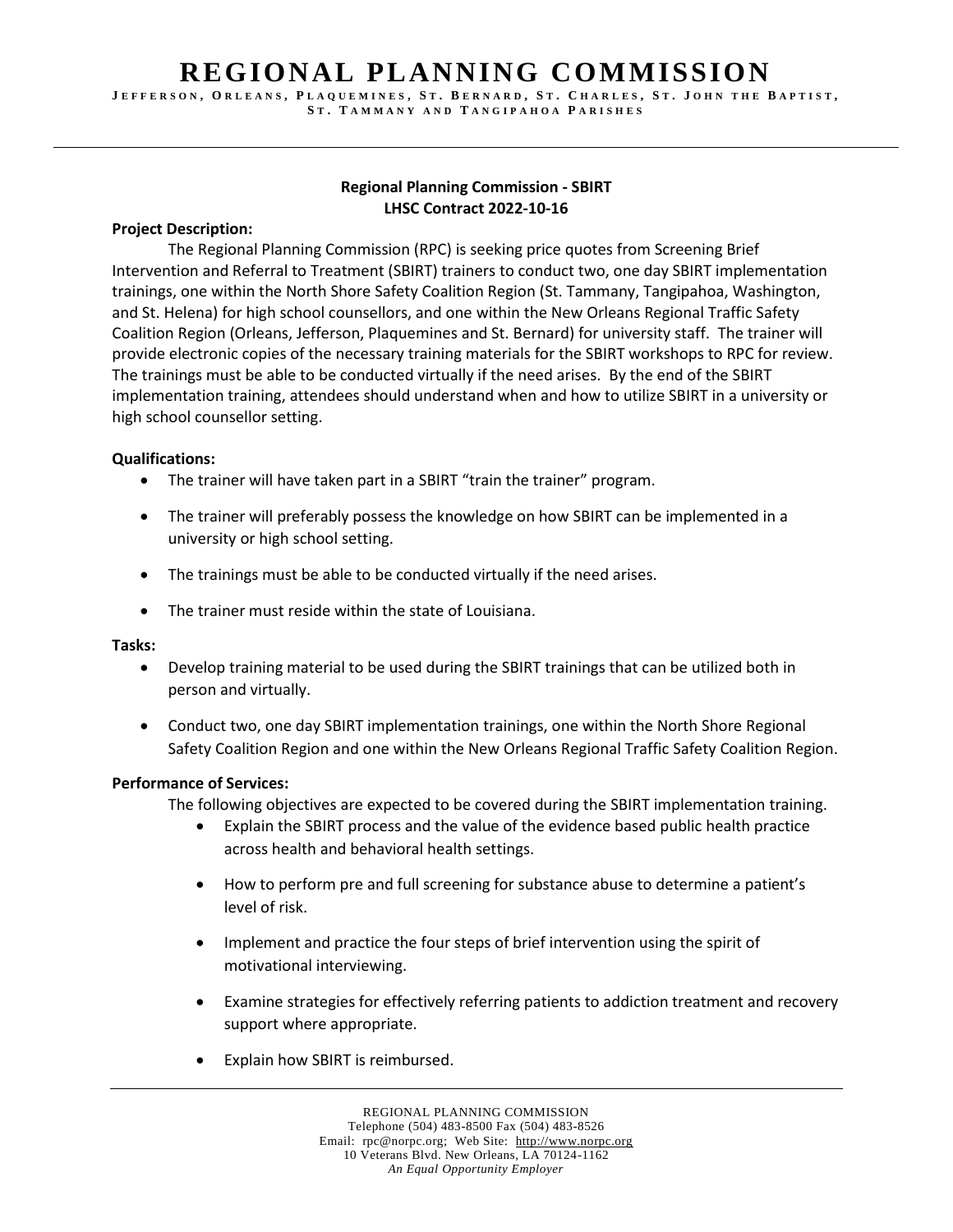# **REGIONAL PLANNING COMMISSION**

JEFFERSON, ORLEANS, PLAQUEMINES, ST. BERNARD, ST. CHARLES, ST. JOHN THE BAPTIST,

- **S T . T A M M A N Y A N D T A N G I P A H O A P A R I S H E S**
- Conduct a pre and post test to measure attendees' knowledge of SBIRT.

#### **Deliverables:**

- The trainer will produce and submit an electronic copy of the training materials to RPC for review.
- The trainer will conduct two one day SBIRT implementation trainings.
- The trainings must be able to be conducted virtually if the need arises.

#### **Timeline:**

• The trainer must complete all trainings by September 25, 2022.

#### **Training Venue:**

- Both training locations will be coordinated and scheduled by RPC.
- The trainings will be conducted virtually if the need arises.

#### **Travel:**

• All travel shall be reimbursed in accordance with the Division of Administration Louisiana State General Travel Regulations. Link  $\rightarrow$  <https://www.doa.la.gov/doa/ost/ppm-49-travel-guide/>

#### **Project Budget:**

- The price quote for the one-day SBIRT implementation training is not to exceed \$1500.
- Mileage will be reimbursed per Louisiana State Travel Guidelines and can be found by following the link above located under "Travel".
- Printing of the course material will be paid for by the grant and will be handled by RPC.

### **Proposal Submissions:**

Responses should be submitted electronically to [nhollings@norpc.org](mailto:nhollings@norpc.org) by 4:00 pm. On or before 04/11/2022. Responses should include:

- A price quote to complete the tasks outlined above
- Representative samples of previous SBIRT work, and any other items that demonstrate your ability to accomplish the desired tasks.

Any inquires/questions concerning this request should be directed to Nelson Hollings, [nhollings@norpc.org,](mailto:nhollings@norpc.org) all questions and associated responses will be shared with all applicants.

#### **Review and Selections:**

RPC reserves the right to reject any and all responses received in response to this request. All responses received on time will be reviewed by a review committee selected by RPC and evaluated on both a quantitative and qualitative basis. Upon conclusion of a final negotiation with the selected entity all respondents will be informed of RPC's selection.